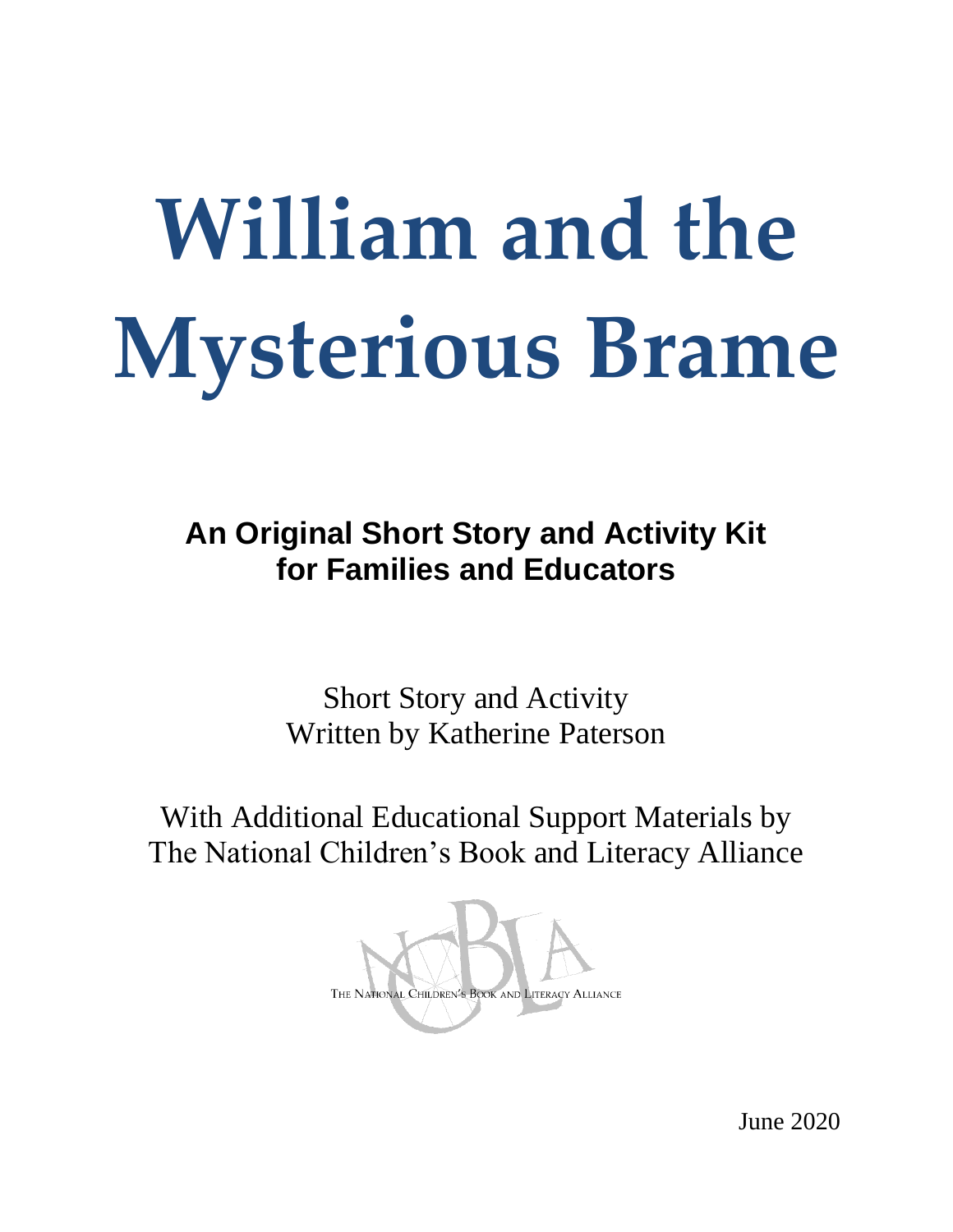# **OVERVIEW**

Included in this story and activity kit is an original short story written for young people by beloved author Katherine Paterson. Katherine has kindly shared this story with us, so we can share it with you. Please be sure to read her introduction for an explanation of the genesis of the story.

Following the introduction and story, you will find reading and writing activities that complement "William and the Mysterious Brame" and maximize the educational opportunities provided by the story. We invite you to use these activities as you see fit and to be as creative with them as you desire. You are also invited to print the story and activities and share them as needed. *Note: This file is formatted to be printed double sided.*

This story and activity kit was created by The National Children's Book and Literacy Alliance. If you did not download this from our website, please be sure to visit [thencbla.org](https://thencbla.org/homeschooling-resource-center/) and [OurWhiteHouse.org](https://ourwhitehouse.org/) for additional educational materials—all created to get kids of all ages reading, writing, and thinking!

# **TABLE OF CONTENTS**

## **WILLIAM AND THE MYSTERIOUS BRAME: An Original Short Story and Activity Kit for Families and Educators**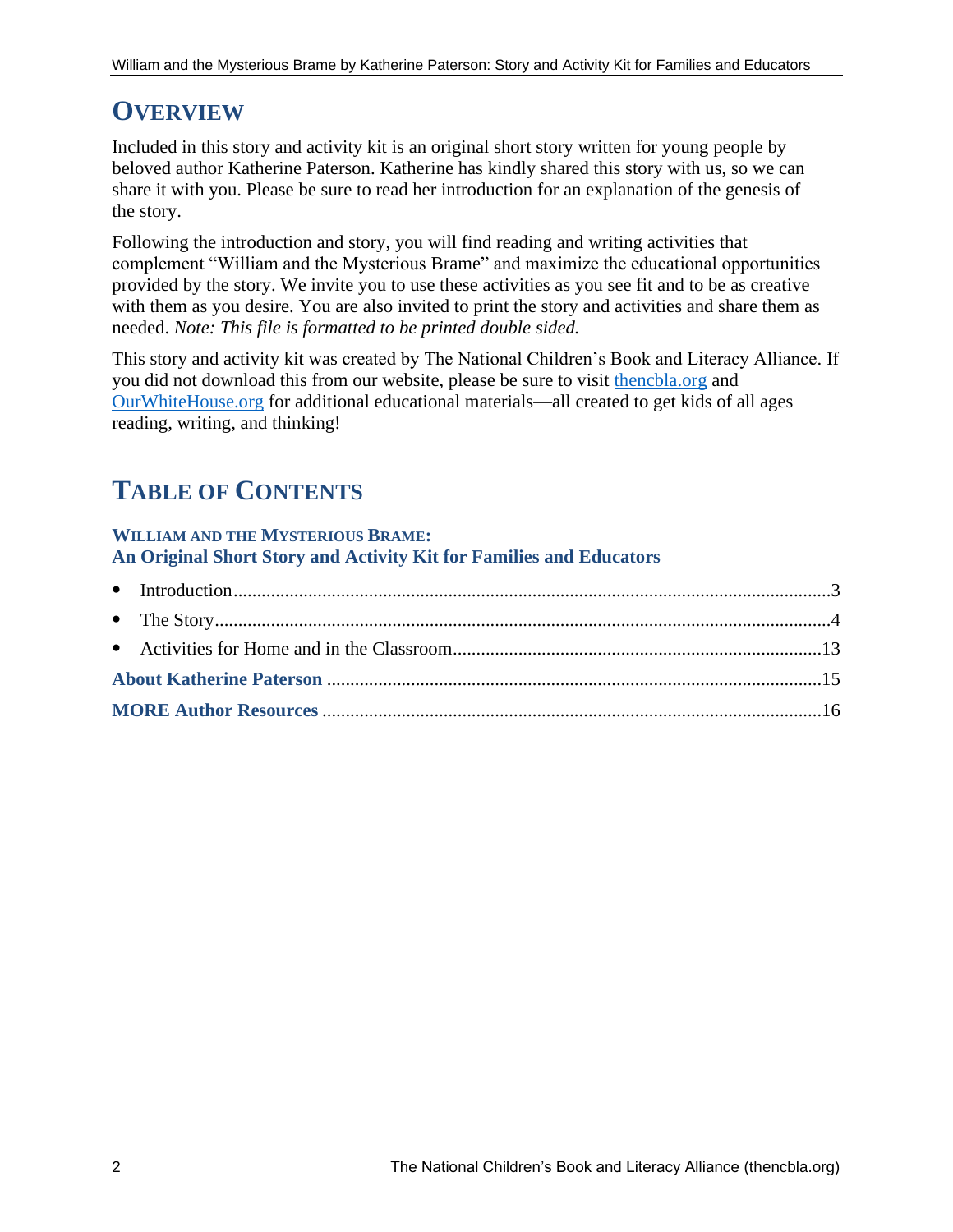# **INTRODUCTION**

Most of us are not essential workers during the Covid-19 crisis, so we're in our own homes unable to go out and do many of the things we are accustomed to doing. Stephanie Tolan, a writer friend of mine, decided to use some of her enforced alone time, cleaning out and reading old letters. She found a letter from me written in 1985 and got such a laugh from it that she called me up so I could laugh, too.

Some people might imagine that I don't get worried when I have a new book coming out. If you're one of those people, this letter will prove you wrong.

"Want to hear my latest career bad dream?" I ask in the letter. "I dreamt I walked into Prince's Bookstore and JoAnn, the bookstore owner, says: 'Oh, by the way, your new book has come in. 'That's funny,' I say. 'I haven't got my copy yet,' wondering why she has this strange look on her face. She takes me back to a large closet, and there on the shelf are these coffee cans with greenish labels, a picture on the front and the title, *Come Sing, Jimmy Jo.* I open one of the cans. Inside are over-sized bits that look like a cross between Flintstone vitamins and dog biscuits. 'What are you supposed to do?' I ask JoAnn. 'You chew them,' JoAnn explains, 'and each piece gives you a part of the story.'

There are hundreds of pieces in the can. 'But!' I cry, 'how do you know which piece to chew when?' JoAnn smiles this painful smile. 'That's part of the fun,' she says. 'Everyone chews them in a different order, so everyone gets a different story. It's the latest thing.'

'It's the craziest thing I ever heard of!' I am in agony. 'How could Virginia, my editor, do this to me?' I remember her mumbling something about trying a *new format* for the book. Now I am furious. I am rushing to find a phone to scream at my publisher.

Meantime, JoAnn shows me a five-pound coffee can put out by Random House or somebody with big pieces. But this can comes with directions, telling you which piece to chew when. So now I know that I've gotten the cheapo treatment as well as this insane format.

I am still yelling when I wake up in the traditional cold sweat."

By the time Stephanie finished reading me my 35-year-old dream, I was in hysterics. I had to share this crazy story. I sent it to my son John and asked him to put it on my Facebook page. He refused. "You need to turn it into a story," he said.

John and his wife Jen are both working full time from home during the crises. They are also homeschooling Aiden, a fourth grader and Peyton, a third grader. So I turned my crazy dream into a story for them. They got it first, so I am now re-gifting a slightly used story to you. I hope you have fun with it.

*– Katherine Paterson, May 11, 2020*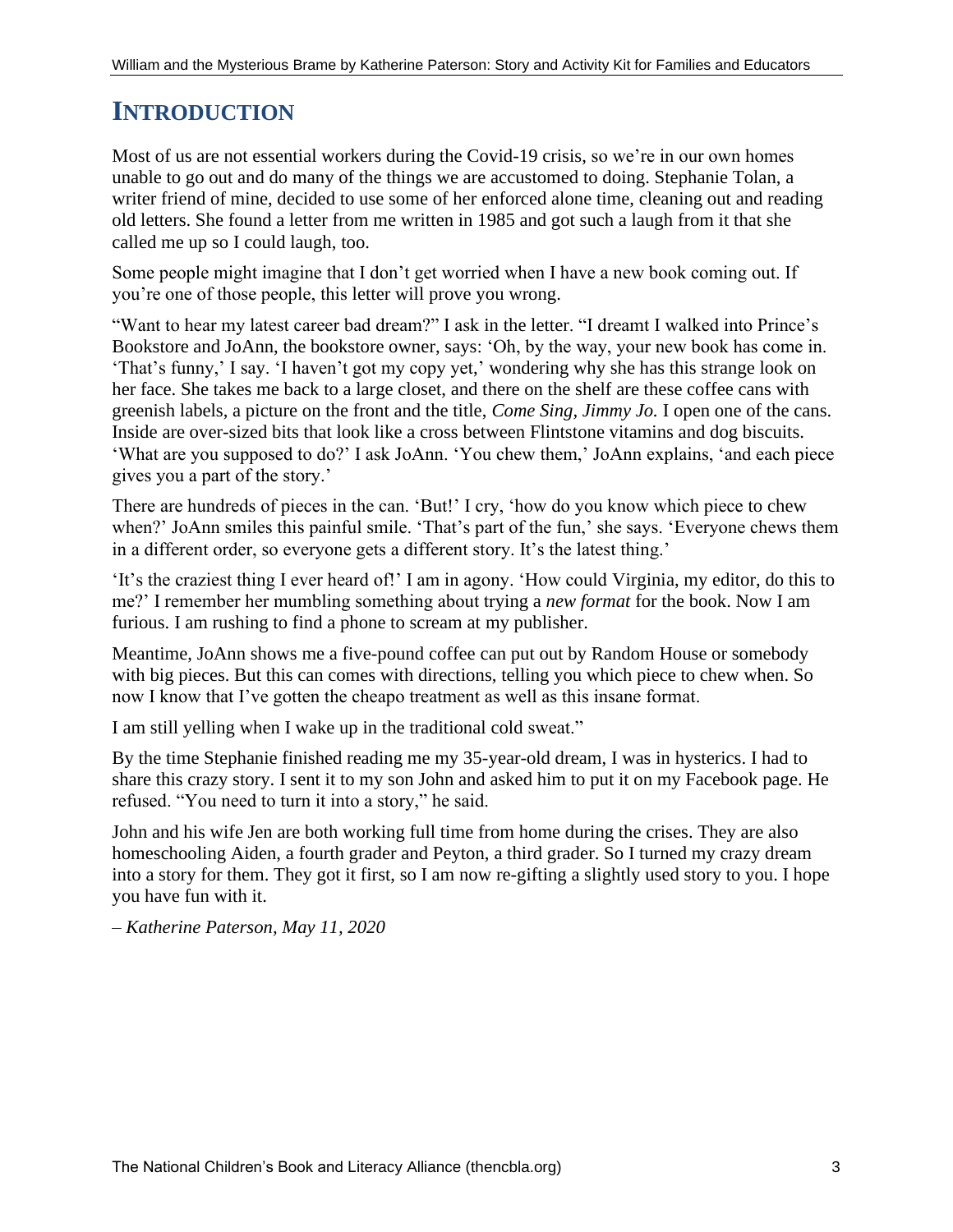# **WILLIAM AND THE MYSTERIOUS BRAME**

*By Katherine Paterson (mostly) Author's Note: This book is for Aiden and Peyton.*

William was bored. Really bored. Out of his skull bored. His best friend, Richie, was off to a fancy summer camp, while William was stuck at home with a long, hot summer stretching out before him and nobody to do stuff with.

He turned on the TV and flipped through all the channels, but there was nothing, nothing worth watching. He went to his game shelf, but there wasn't any game you could really play by yourself. His dog, Webster, loved to chew puzzle pieces, so he was sure there were pieces missing from all the puzzles. He lay down in the middle of the living room floor and sighed so loudly that his mother could hear it from the kitchen.

"What's the matter now, William?"

The way she said it didn't sound as sympathetic as maybe she meant it to.

"I'm bored!"

His yell brought his mother from the kitchen to the living room door with one hand on her hip. "Well, you could clean up your room. Dig into all that stuff on your floor. Who knows what treasures you might uncover."

"Not funny, Mom."

"You can always read a book."

"Books. Books. Books. They're all alike."

His mother bit her lip. He knew she wanted to argue but was trying hard not to. "We could go to the library." She started taking off her apron.

"Why bother? All they've got is books and more books." He said this even though he knew perfectly well that the library had lots of different things, but his mother would want him to check out a stack of books if they went. And he was NOT in the mood for even one book. "Books are all alike," he said. "One word after another. One page after another. One chapter . . ."

She wasn't listening anymore. She was getting her purse and car keys. "Come along," she said. "Let's see what Mrs. Albright has that's new."

William struggled up off the floor and followed his mom out the door and into the car. All the way to the library she faked a voice like a tour guide pointing out the sights along the way.

"Mom," he said. "I've been down these streets ten billion times. Nothing. Nothing has changed."

So his mom stopped trying to be pleasant and drove straight on to the library without another word.

"Are you coming in?" she asked when he slumped further down in his seat.

"Why?" he said. "There's nothing new in there. Just books."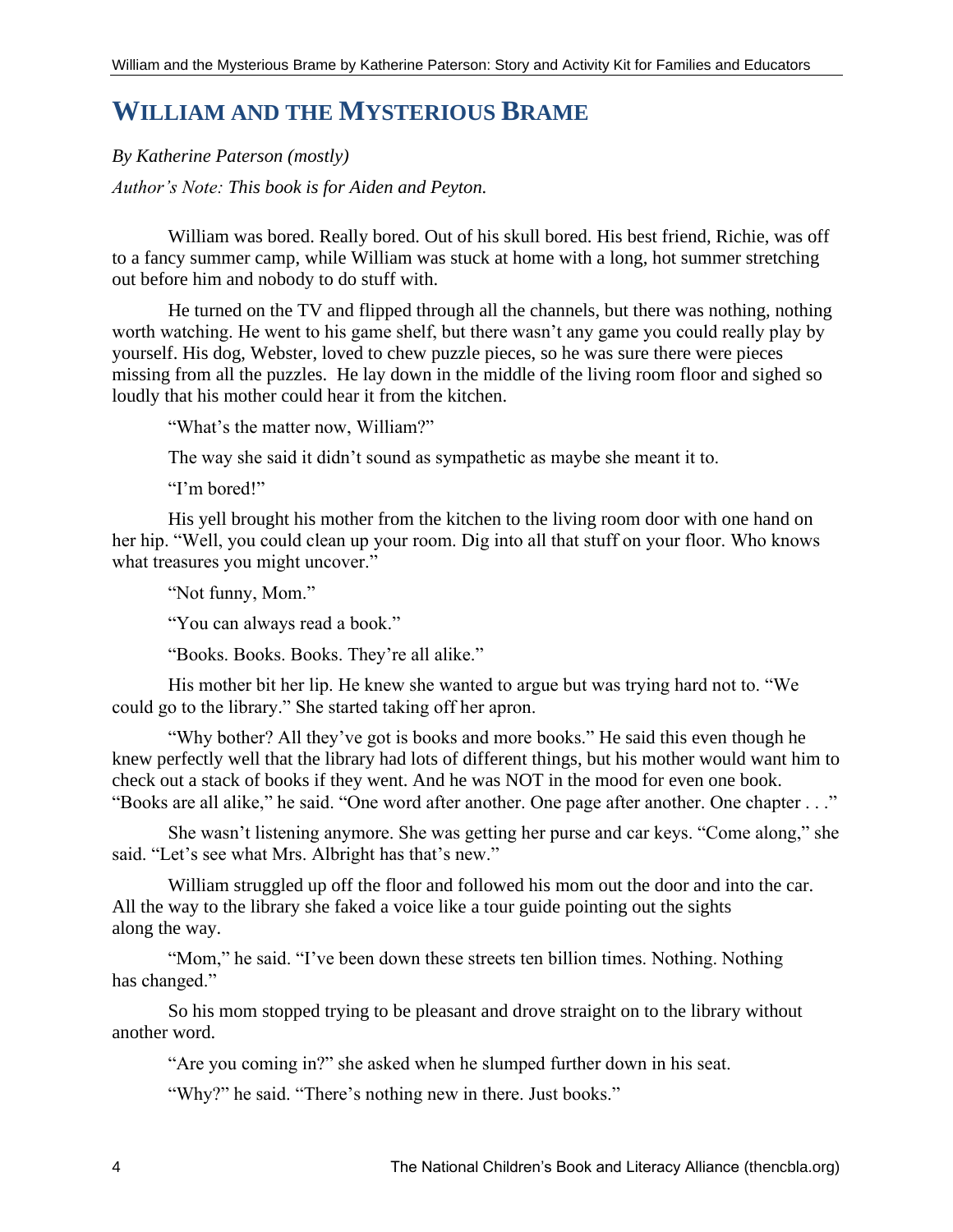She came around and opened his car door. "Get out of the car," she said. "Now." This tone of voice meant business, so William, sighing loudly, unfastened his seat belt.

He dragged himself after her up the library steps, muttering under his breath, so that anyone who saw him would know he wasn't going into that place willingly.

Mrs. Albright was at the front desk. "Well, it's the Whittles. How are you?"

"We're fine, thank you, Margie," said his mother and poked William with her elbow.

William grunted something that may have been "Hi," but it was hard to tell. Books. Books. Books. He was surrounded by them. One word after another. One page after another. One chapter . . .

"How can I help you?" the librarian asked.

"Mrs. Albright is speaking to you, William."

"Got anything new?" he mumbled, knowing she didn't.

If William had been looking at anything besides his shoelaces, he might have noticed a very peculiar expression on Mrs. Albright's face.

"Well, um, as a matter of fact. . .we do have something new."

William looked up suspiciously. "What do you mean *new*?"

"Several publishers are featuring them this season. They're especially for the um 'young people of today who are looking beyond the traditional form of literature.'

We were curious when we read about them, so we bought a couple. They cost a lot more than our usual new books, but . . . um . . .they are certainly different from anything else we have. They're supposed to be more like a game than an ordinary book."

Now, William was interested. This didn't sound like the same old, same old. "Can I see them?"

"Of course. We haven't put them out because, well, we just aren't sure . . . Come with me. You'll see what I mean."

They followed Mrs. Albright to the back room where a volunteer was mending books. His mom stopped to say "hello," but William grabbed her arm and rushed to catch up with Mrs. Albright who was opening the door to a closet. She turned on the light revealing shelves holding new books needing to be processed, old books needing mending, and donated books for the next used book sale. Nothing new there that William could see.

But then Mrs. Albright went to the very back of the closet where in the shadows there was a short shelf. On it William could just make out the shape of two jars. They seemed to have screw tops and reminded him of pickle jars. One of the jars was about twice the size of the other.

Mrs. Albright brought them out into the room and put them down on an empty table. Usually if something is packed in a jar you can see the contents. The plastic of these jars, however, was almost black. Affixed to them were brightly colored paper labels that looked something like . . . something like book jackets? Sure enough. There was a picture, a title, an author's name and the name of a publisher. A book in a jar. Wow.

"They're actually books?" Mom sounded incredulous.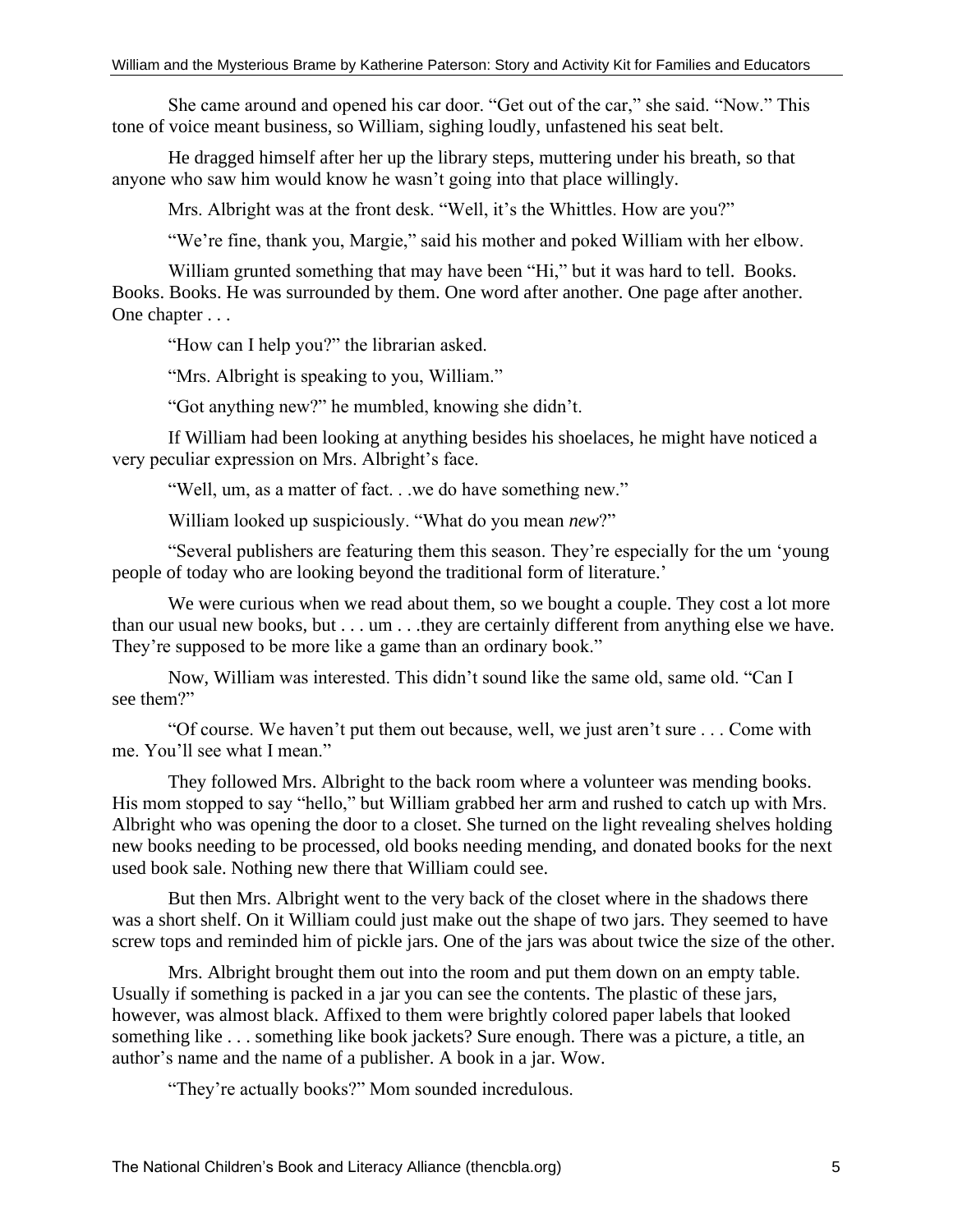Mrs. Albright's face twisted into a lopsided smile. "Ye---es, so they claim. As I said, they are advertised as a combination of a game and a book. They're-um-um-um called, 'brames.'"

Without even asking permission, William grabbed the smaller jar. He twisted the lid. Somebody had apparently opened it before because it came off easily. Inside he could see hundreds, maybe thousands of little pieces that looked like a cross between Flintstone vitamins and training treats for a toy poodle.

His mother was leaning over his shoulder. "What on earth are you supposed to do with these?" she asked the librarian.

"You chew them," Mrs. Albright explained. "And every piece gives you a part of the story."

William could hardly contain his excitement. This was *really* new.

"But how do you know which piece to chew when?" his mother asked.

Mrs. Albright's smile got even more twisted. "The publishers say that's part of the fun. Everyone chews them in a different order, so everyone gets a different story. They tell me it's the latest thing in publishing."

"Oh, yeah!" William exclaimed. It was just what he wanted. "I gotta check it out!"

"I have to warn you," the librarian said. "There is a problem with our usual lending policy. We pride ourselves on being a free library, but we can't let these–um–brames out for free. I think you realize that if a jar comes back and all the pieces have been eaten, or if some of the pieces have been even slightly chewed, we can't ever lend the–um–brame out again. It would not only be unfair to the next patron, but also the health department . . .You can see our problem."

"I certainly can," said Mom.

"They cost so much, if we actually carried them, we'd have to charge patrons for them."

"Of course," said his mother.

"But I gotta have it," said William. He couldn't remember needing anything more in his whole life than one of these jars—books, games, brames or whatever they were.

His mom peered into the jar. It was hard to do because William was clutching it to his chest. "The pieces are tiny," she said. "And I don't see any directions."

"No, not in *that* can," said the librarian. "The larger can has directions—of sort—and the pieces are a bit larger. But, of course it's much more expensive."

"Yes, it would be."

"Please, Mom, please."

"I'm guessing they cost an arm and a leg."

Mrs. Albright's smile turned apologetic. "I'm afraid we have to ask \$50 for the small jar and \$100 for the large. It's terrible, but we have to recover the cost. The town cut our budget to ribbons, and I don't dare tell the trustees that I've spent our precious funds on . . .well, on these."

"Just get me this little one. I don't need any directions, really. And you can make it my Christmas present. I won't ask for anything else this year, promise."

His mother shook her head and grimaced.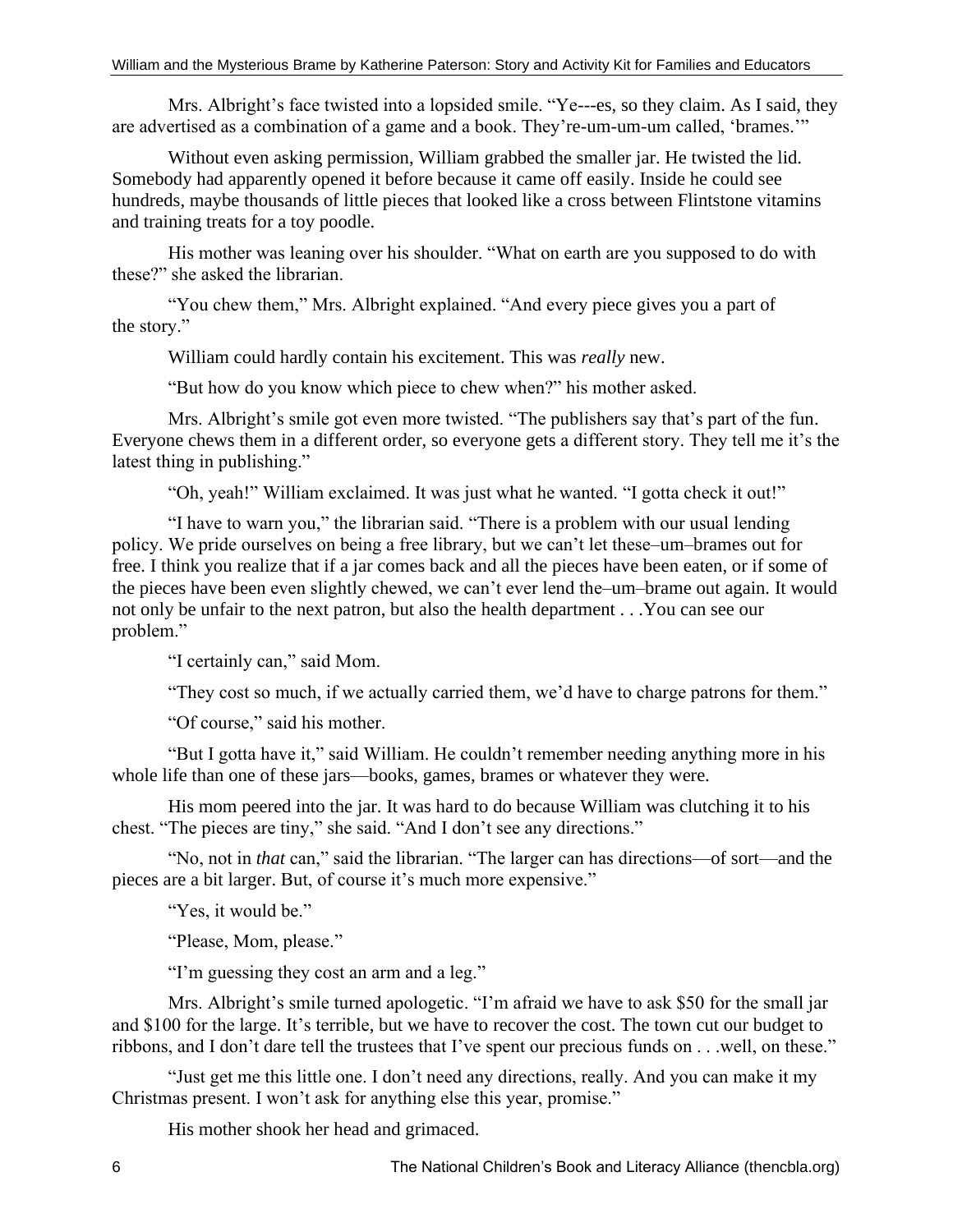"I'll take out the garbage every day for the rest of my life."

His mother raised a doubtful eyebrow.

"Please. Please! I 'll go visit Great Aunt Mabel without complaining."

"I don't think I'd better count on your promises."

"Pul—leeze, Mom. Pu–leeze!"

William's pleas were echoing through the room and bouncing off the walls. The library volunteer was staring at them. Mom's face was getting redder by the minute. "Can you take a check?"

"Of course," said the librarian.

William could not remember ever being so happy. He raced down the library steps and to the car.

"Did you fasten your seatbelt?" His mom was looking at him in the rearview mirror. "No! Don't you dare open that jar in the car. There'll be little crumbly pieces all over the back seat."

"Okay okay." William reluctantly re-screwed the lid. How in the world was he supposed to wait until he got home to dig into his new treasure?

The minute he got into the house, he unscrewed the lid and stuck his hand in.

His mother was hanging up her coat. She didn't even turn around. "That's got to last until Christmas a year from now, remember? You'd better not eat it all at once."

William dropped the fistful of pieces. He felt around for a piece that seemed a little larger than the rest. His mother was watching him carefully as he put it into his mouth and began to chew.

"Well?" his mother asked.

"Well, what?"

"What does it taste like?"

If he were to be honest, he would have to say it tasted like a cross between one of Webster's dog biscuits and a piece of straw "It's okay," he said.

"And?"

"And what?"

"What does it say?"

"Oh." Yes, there were words coming into his mind as he chewed. "Uh. Just a minute. . ." He chewed some more. "It says, 'came to see.'"

"Came to see what?"

"I don't know. It's not on this piece."

"Humph," said his mother. "Let me know when you find out. I'll be on my computer trying to earn back . . ." But she didn't finish the sentence.

Although he had promised himself not to eat another piece before supper, he couldn't help it. This was great. He loved a story with lots of suspense. But now he couldn't wait. He had to know what whoever had come to see what. He reached into the jar and pulled out another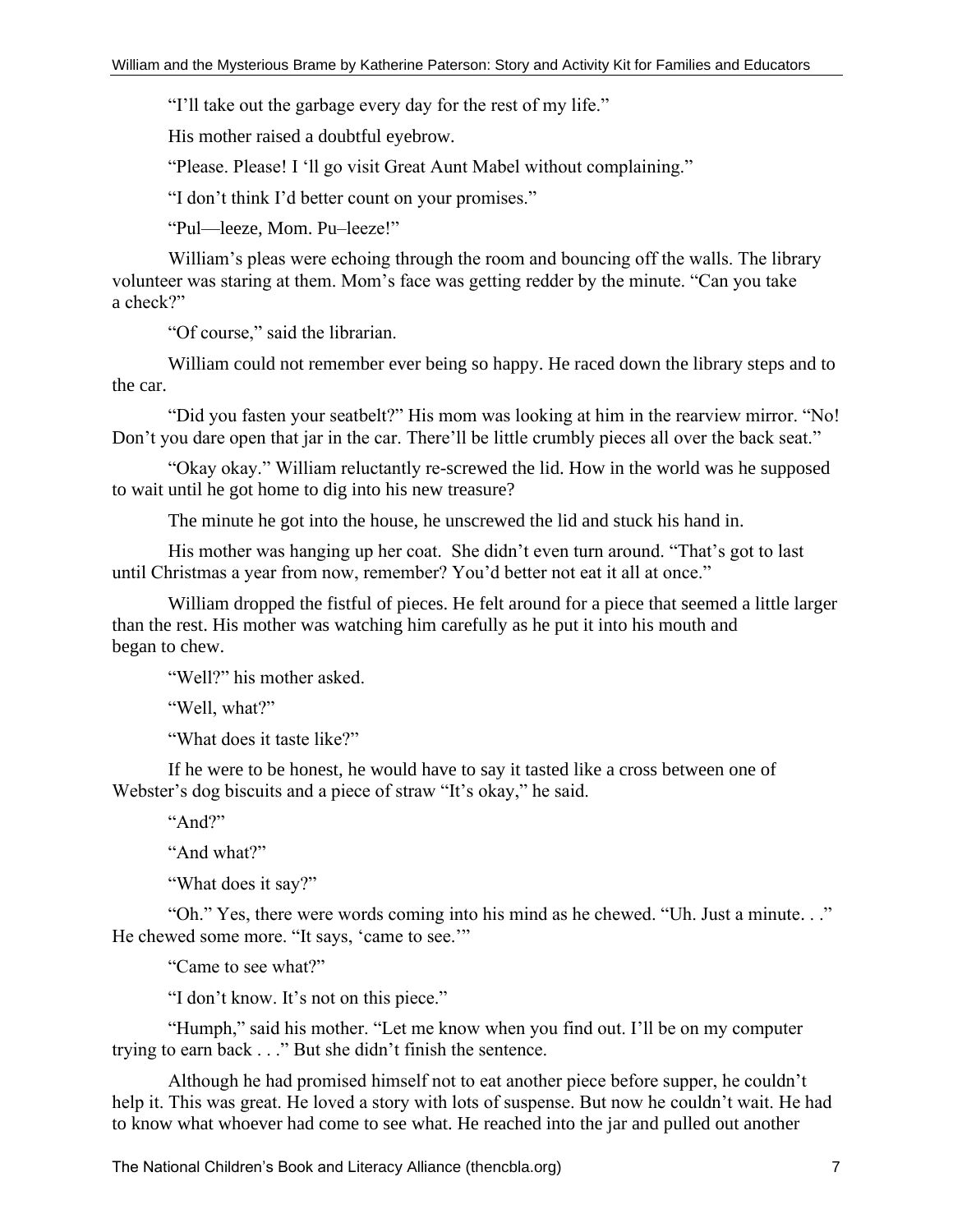piece. "Madison," he chewed. Madison? Was that the name of a place or the name of a person. And if it was a person, was it someone today or the fourth president of the United States?

He looked closely at the label on his jar to try to get a clue. It showed a boy walking a dog along a city sidewalk. There were cars on the street, so it wasn't a non-fiction biography about President James Madison, thank goodness. He was definitely not in the mood for an *educational* brame. Still, he would like to know if Madison was the boy or the dog or the town. Did he or it come to see Madison or did Madison come to see . . . This brame was definitely going to be a challenge*. I really like challenges,* he told himself, but he thought he'd take a rest from chewing for a while. His jaws felt tired.

After supper he excused himself from the table. "Would you like a game of Monopoly?" his dad asked.

"Not tonight, thanks. I think I'll just go on up and read, uh, chew a while."

His dad looked at his mom for an explanation. Usually William jumped at the chance to play Monopoly with him. "Chew?" he asked.

"I'll explain later," his mom said.

William hurried up the stairs and to his room. He wasn't eager to hear his mother's explanation for that \$50 dollar check she'd written this afternoon. He knew it represented about a third of a week's groceries, and his mother was a very careful, generic, no-brand-names-shopper.

Webster trotted up after him, but he quickly shut the door in his dog's face. He couldn't risk Webster chewing any of these pieces. Although, he almost giggled, if Webster got hold of the brame, William might end up owning the only dog in the world who could actually read.

He straightened his bed until the quilt was almost smooth. He didn't dare sit on the floor. If he opened the jar there, he might never find the lost pieces. But by the time he got himself settled cross legged on his bed, he was too impatient, so when he opened the lid, a bunch of pieces fell out on the quilt. He wasn't sure if he should put them all back in or just go ahead and chew them. He put a few back and screwed the lid back on. He picked up a piece. "When," he read/chewed.

This was more like it. "When Madison came to see" was almost a sentence, wasn't it? Or was it supposed to be: "When \*\*\*came to see Madison?" Or did the "when" belong in another place entirely?

He picked up a second piece, it was a bit larger than the first. "Would she ask," it said. So maybe Madison was a girl. Or the boy's mother? Or his teacher? Or . . ." You could tell by the picture on the front of the jar that the main character was a boy, so someone else was the "she." He tried another piece. "Missing," he chewed. Oh, great. Something or someone was missing. It was going to be a mystery story. He loved mysteries—well, he used to, before he got tired of books.

He picked up a small piece. "but" he chewed. *But?* That was hardly worth working his jaws over. The brame was cheating just to give you a word like "but." A bit grumpily he picked up another very small piece. "and," he chewed. "Oh, come on," he muttered at the jar. *You can do better than that.* He picked up a larger piece. "Thursday at midnight" Now that was more like it. He began eating the pieces a bit faster. "Brian" "the dog" "can't" "saw" "where" "let me guess" His jaws were working hard. This was certainly not one of those mystery stories that you couldn't put down until you'd read the last word. Maybe he should just pick up the rest of the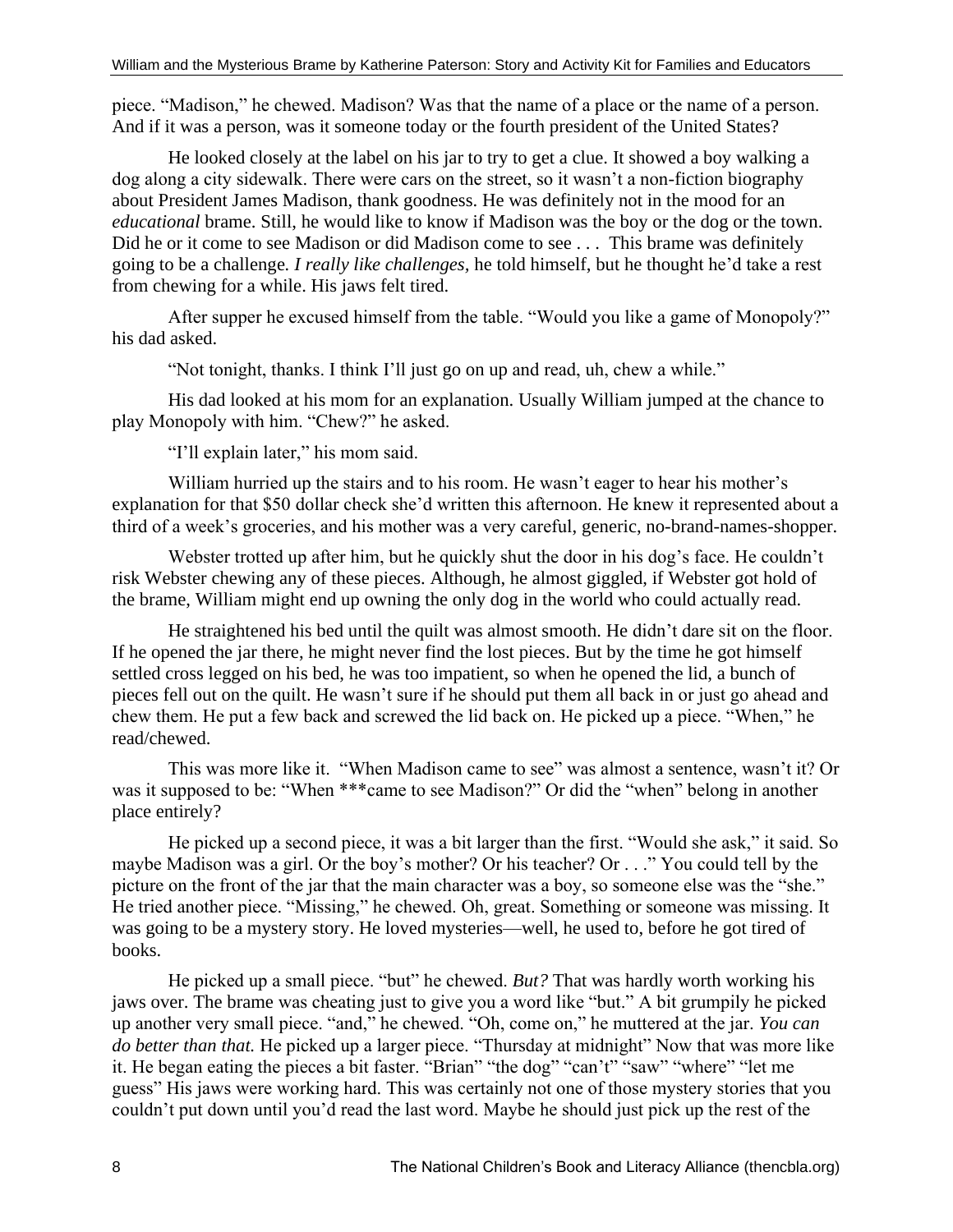pieces off the quilt and put them back into the jar until tomorrow when his jaws weren't quite so tired.

He reached over to his bedside table and swept a Lego tower, a torn paperback, and two empty plastic glasses to the floor. The Lego tower broke into pieces, which scattered over and under the dirty clothes and other junk on the floor. He felt a slight pang. The tower had taken days to assemble, and that was with a lot of help from Richie. Oh, well. It was more important to keep the brame pieces safe.

Although there were an awful lot of pieces still in the jar, maybe if he accidently dropped a few on the floor Webster would find them and help a little bit with the chewing. At the rate he was going he'd still be chewing Christmas after next.

The following morning William's jaws felt as though he had spent the night chewing a huge wad of bubble gum, and his mouth tasted like sawdust. It took him a minute to remember the brame. There had to be a better way to get the story than sitting on his bed chewing.

He went downstairs clutching the brame jar.

"Good morning, William," his mother said cheerfully. "I see you're taking good care of your new—uh. . ."

"Brame."

"Yes, of course, brame. I thought I might make you some pancakes this morning. I have some fresh blueberries."

"Thanks, but I'll just have a bowl of–of–uh–cereal."

His mother gave him a funny look. William adored blueberry pancakes. "Okay," she said. "Why don't you put on your clothes before breakfast?"

"Do I have to?"

"No," she said. "You're on vacation. But since you can get your own cereal, I think I'll vacuum the living room."

As soon as William heard the *vroom* of the vacuum cleaner, he got down a cereal bowl and fetched milk from the fridge. Next he sat down at the kitchen table, carefully took out a handful of brame pieces, put them into the bowl and covered them with milk. His mother had already set a place for him at the table, so he picked up a spoon and took a bite and chewed. Somehow the milk didn't cover up the dog biscuit/straw hat taste. He sprinkled a spoonful of sugar over the bowl. Then, a second spoonful just to make sure.

By the time he took his next bite, the pieces in the bowl had already gotten soggy, so the word or phrases were melting into each other as though they were already partly chewed. Cautiously, he took a spoonful.

#### *sonenosktreabuMado*

It wasn't going to work at all. His handful of pieces had turned to mush—sweet mush. Really sweet mush. "Bleah!"

"Are you all right, William?"

*Nuts.* She'd stopped vacuuming and started listening.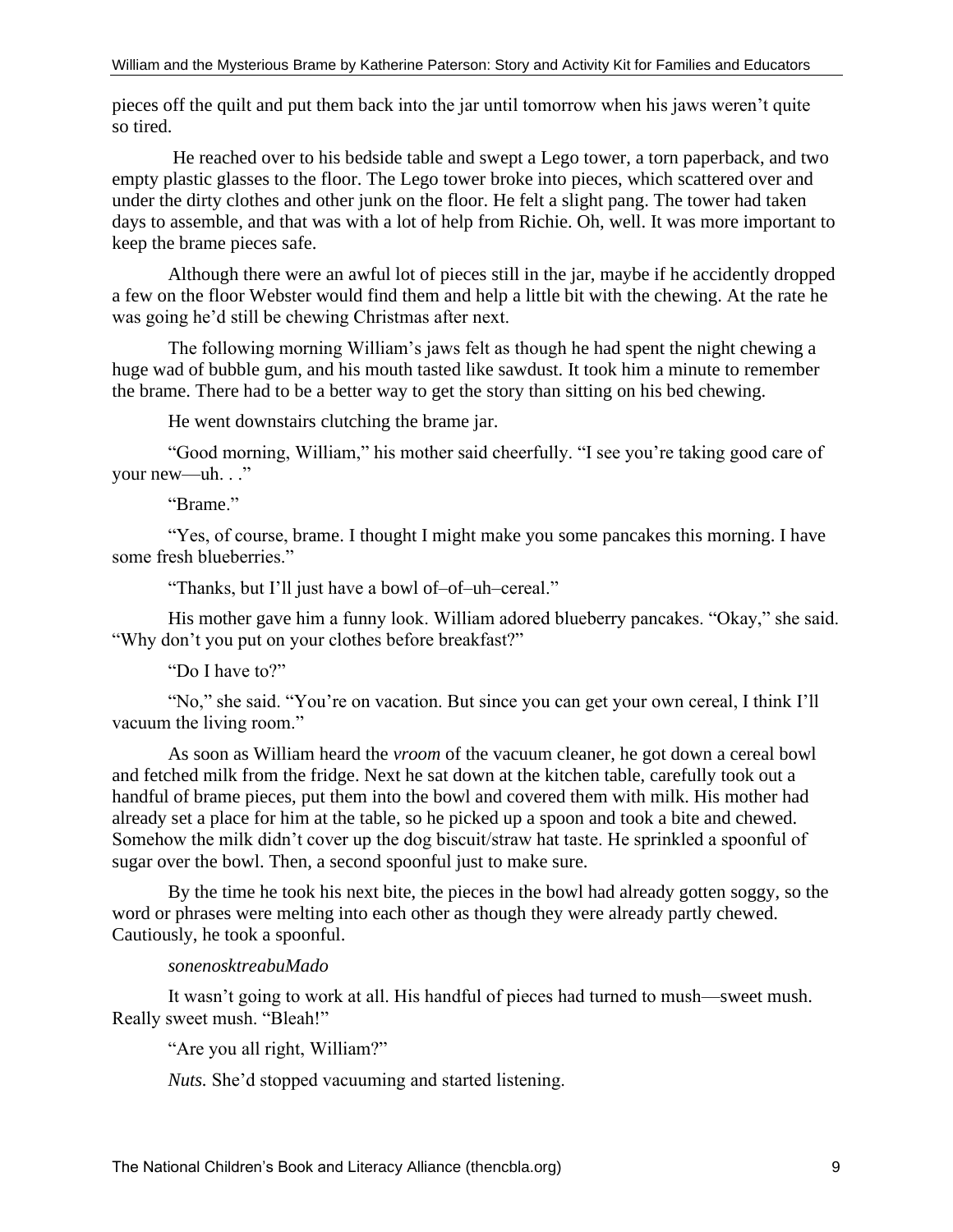"I'm fine," he lied, even though he was very far from fine. He held his breath. What if she came in here and . . .but, no, the vacuum was going again.

William tiptoed over to the sink and washed out his cereal bowl, sending the mush down the drain. He turned on the cold water and the dispose-all.

Wait! Were those little squeaking sounds coming out of the pipe actually words or word mush? Of course not. It was only his imagination.

When he was sure it was all gone, he went into the living room.

"Mom?"

She turned off the vacuum. "What is it, William?"

"I changed my mind. Can I still have blueberry pancakes?"

His mother gave him a huge smile. "Well, that's more like it. I've got the batter all made. It won't take a minute."

*You can say one thing for blueberry pancakes*, thought William, pushing the last pancake around his plate to make sure he sopped up all the maple syrup, *You can't beat the taste of blueberry pancakes for covering up whatever taste was in your mouth before them.*

The next morning his jaws were a little less tired, so he thought he might be able to try some more brame pieces. He snuck down to the kitchen and poured some maple syrup into a cup. He decided that syrup, unlike milk wouldn't turn a piece to mush, but it would make it taste better. And today he would only chew one piece at a time.

Back on his bed, he chose a medium sized piece, dipped it into the syrup and began to chew slowly.

#### *THE END*

THE END? How could it be the end of the brame? There were, yes, hundreds, maybe thousands, of pieces still in the jar. You can't have the end of a story when you don't even know what the beginning or the middle are. That doesn't make sense. And he'd probably washed great hunks of the beginning and the middle down the dispose-all yesterday.

"SCREEBIES!" he yelled. He was so mad at the brame that he didn't even realize that 'screebies' was one of Ramona Quimby's favorite cuss words. He sighed. Ramona was a character in a book, several books, and in every single one of those books there was a beginning, a middle and an end.

THE END. *Pah!* That did it! William was madder than he had ever been in his life. He was just going to throw the whole jar into the outside garbage can. No, he'd better keep the jar. It would be too obvious to his parents that he'd thrown his whole Christmas present for the next two years into the trash. But he had to do something. And he certainly couldn't talk to his parents about it. His mother had paid \$50 for the brame. He'd practically forced her to. And he knew money was tight. He'd overheard his parents talking about it when he was supposed to be in bed.

But he had to do something. *What do you do with the mad that you feel when you feel so mad you could bite?* William almost laughed at the song on his old Mr. Roger's record. Biting was not something he felt like doing right now. But he did want to do something.

His mother was doing something on her computer, so he sneaked into the kitchen and took the phone down and dialed.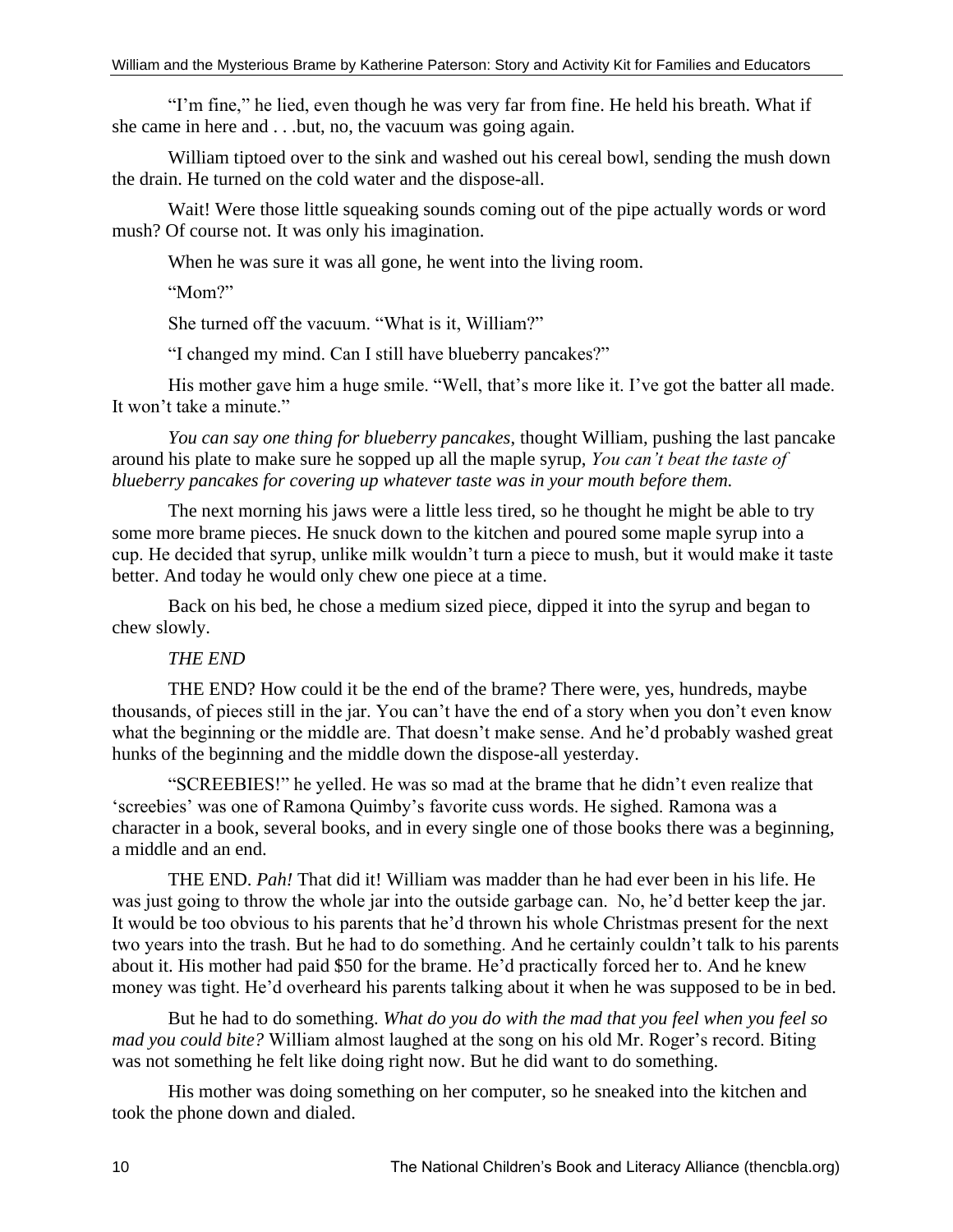"Abercrombie Free Public Library," It was Mrs. Albright's friendly voice.

William cupped his hand around the phone and whispered into it. "Mrs. Albright? This is William Whittle."

"Oh, William, how are you? Are you–um–enjoying your–um–brame?"

"That's just it Mrs. Albright," Mrs. Albright. "To tell you the truth . . ."

"Ah," she said as if she already understood William's problem. "Well, as I'm afraid you know, there's a no-return policy."

"Can I return it to the publisher?"

"No, they're not accepting returns either."

"That's just not fair!"

"No, it isn't."

"What is a kid supposed to do then?"

"You could write a review?"

"What do mean?"

"All the big booksellers let you rate a book from one to five stars and then ask for comments or reviews."

"Like a book report?"

"Sort of."

"I don't have a computer."

"Could you ask one of your parents . . .?"

"Mom spent all that money . . ."

"I see. You'd be welcome to use one here at the library."

His mother looked surprised when William asked for a ride to the library. "I need to look some stuff up," he said.

#### **If you are reading William's story, you need to help him. Please stop and write William's review of the Brame for him and give it as many stars as you think it should have.**

William hit SUBMIT and took a deep breath. He felt much better.

"All done?" his mother asked when he came back to the desk.

"Yep," he said.

Mrs. Albright smiled her regular, happy smile. "Would you like to see some of our new books, William? We've got a couple of great mystery stories."

"Sure," said William. "Why not?"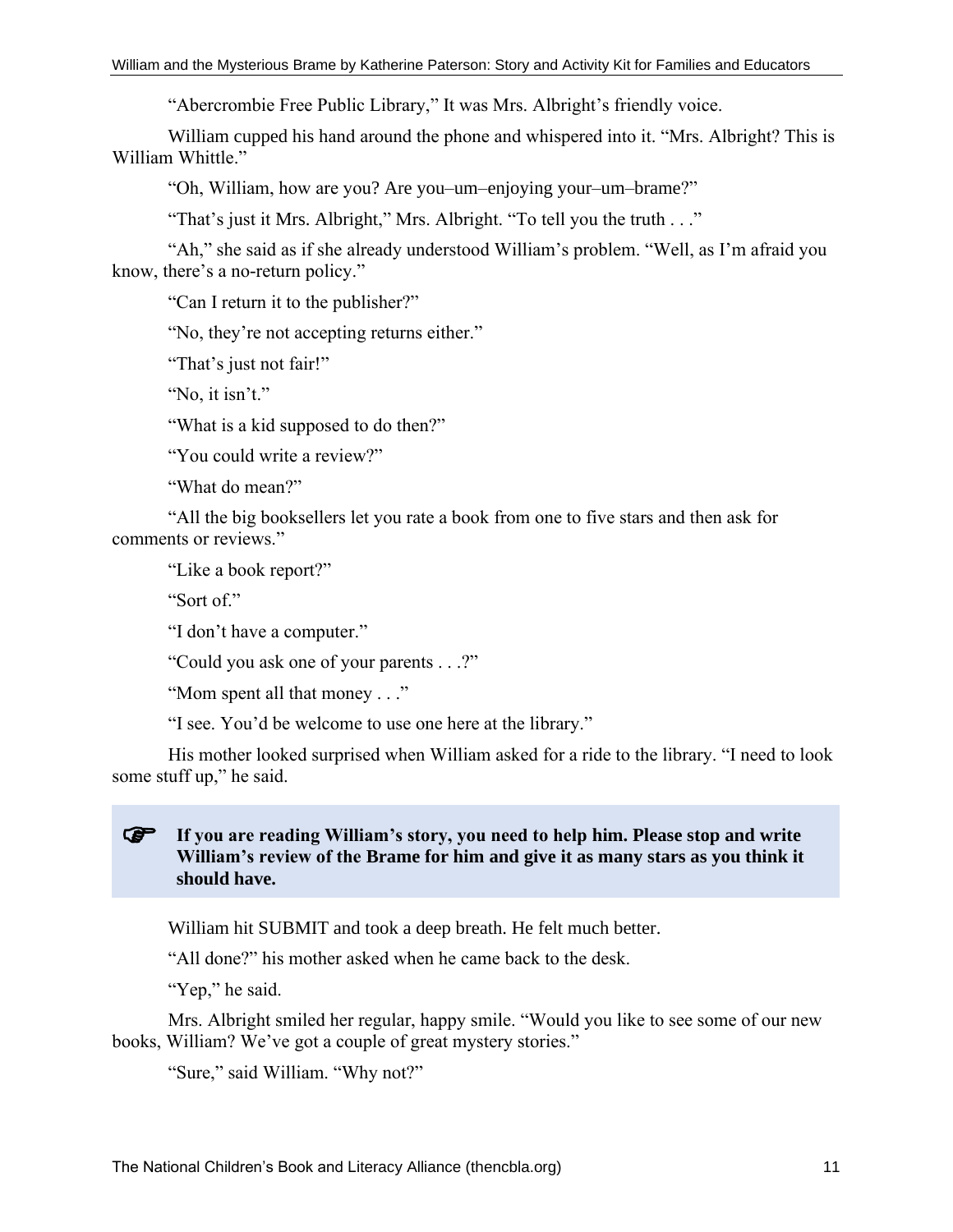His mother looked at him. "All done with your–uh–brame?" she asked.

"For now," he said. "My jaws are tired from all that chewing."

Mrs. Albright and his mother both laughed. So did William.

He opened one of his books in the back seat of the car. No danger of losing pieces. It was just word after word, page after page, chapter after chapter. What a great way to make a book.

THE END

*©2020 by Katherine Paterson; The National Children's Book and Literacy Alliance*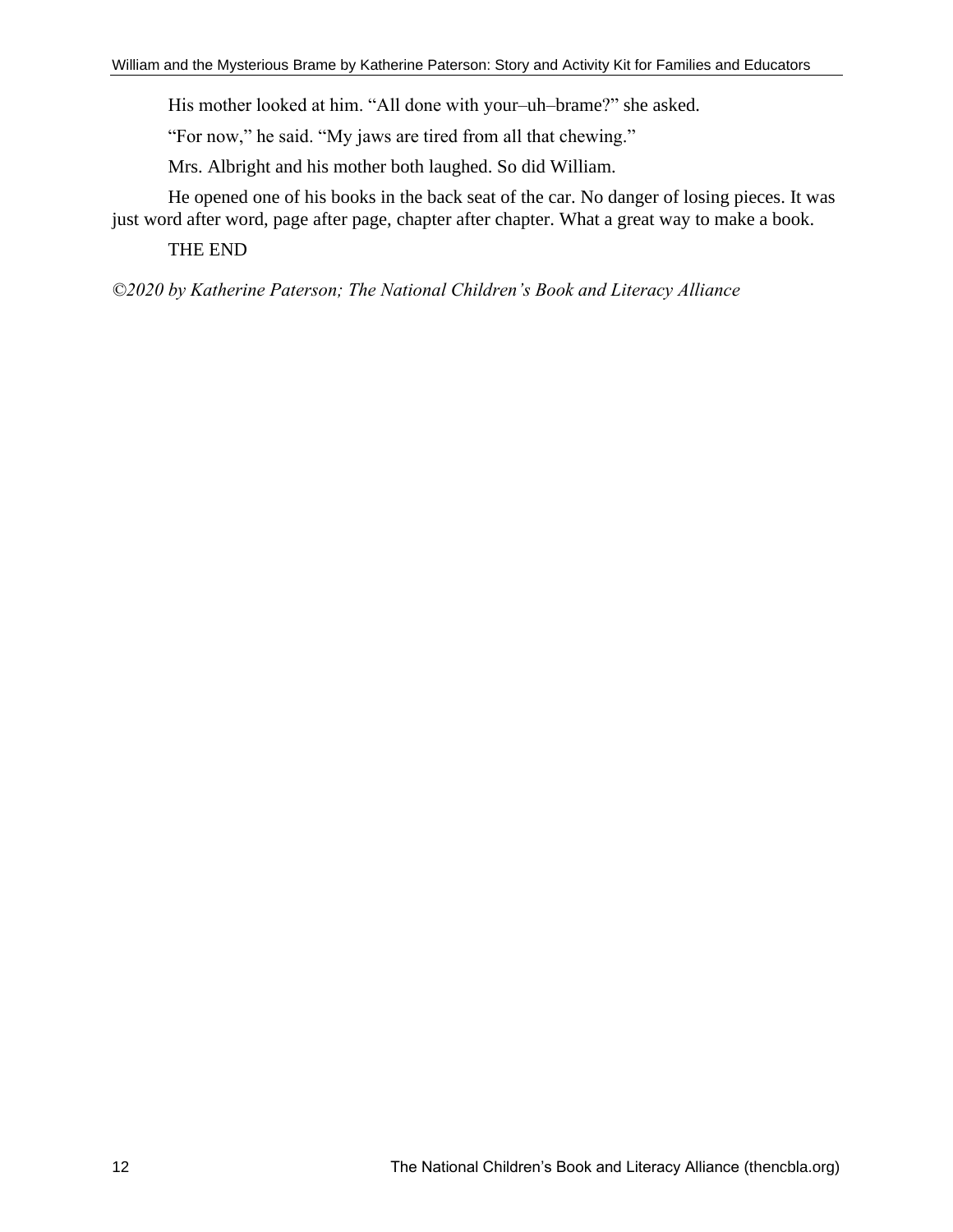# **ACTIVITIES FOR HOME AND IN THE CLASSROOM**

# **MAKE AND SWAP BRAMES!**

After young people have read "William and the Mysterious Brame" by Katherine Paterson, invite them to create their own brames and share them with friends and siblings.

### **Requirements:**

Gather the following:

- At least two participants
- Writing materials: a computer with a printer or pencil and paper
- Jars with lids or boxes with covers
- A sense of fun and adventure!

#### **Instructions:**

- 1. Each participant writes a story. The story should be short—one page or two at the most.
- 2. Print or write out an additional copy of each story, and put one copy in a safe, secret place. Be sure there is space between the lines.

*WARNING: Do NOT show your story to anyone else playing this game!* 

- 3. Cut up the other copy of your story into words or short phrases.
- 4. Make your own brame by putting the cut-up pieces into your jar or box, cover, and shake well.
- 5. Swap brames with a fellow participant to assemble.

*WARNING: Do NOT chew the pieces! At least not until after the game is done.*

- 6. Read the brames.
- 7. *Optional*: Compare each brame with its original, uncut story.

# **WRITE A BRAME REVIEW**

Toward the end of "William and the Mysterious Brame," the reader is asked to write a review of the brame that William had gotten from his local library.

## **Write a Review of the Brame in "William and the Mysterious Brame"**

Writing a review of a story or book provides an excellent opportunity for young people to analyze a text and share their analysis and conclusions using the written word. Ask young people to write a review of William's brame and to include a star rating. Kids in distance learning situations can share their reviews with others by reading them on the phone, sending by email, or publishing to a family or school online newsletter or blog. In a school setting, students can submit to a class or school newspaper, newsletter, or literary magazine.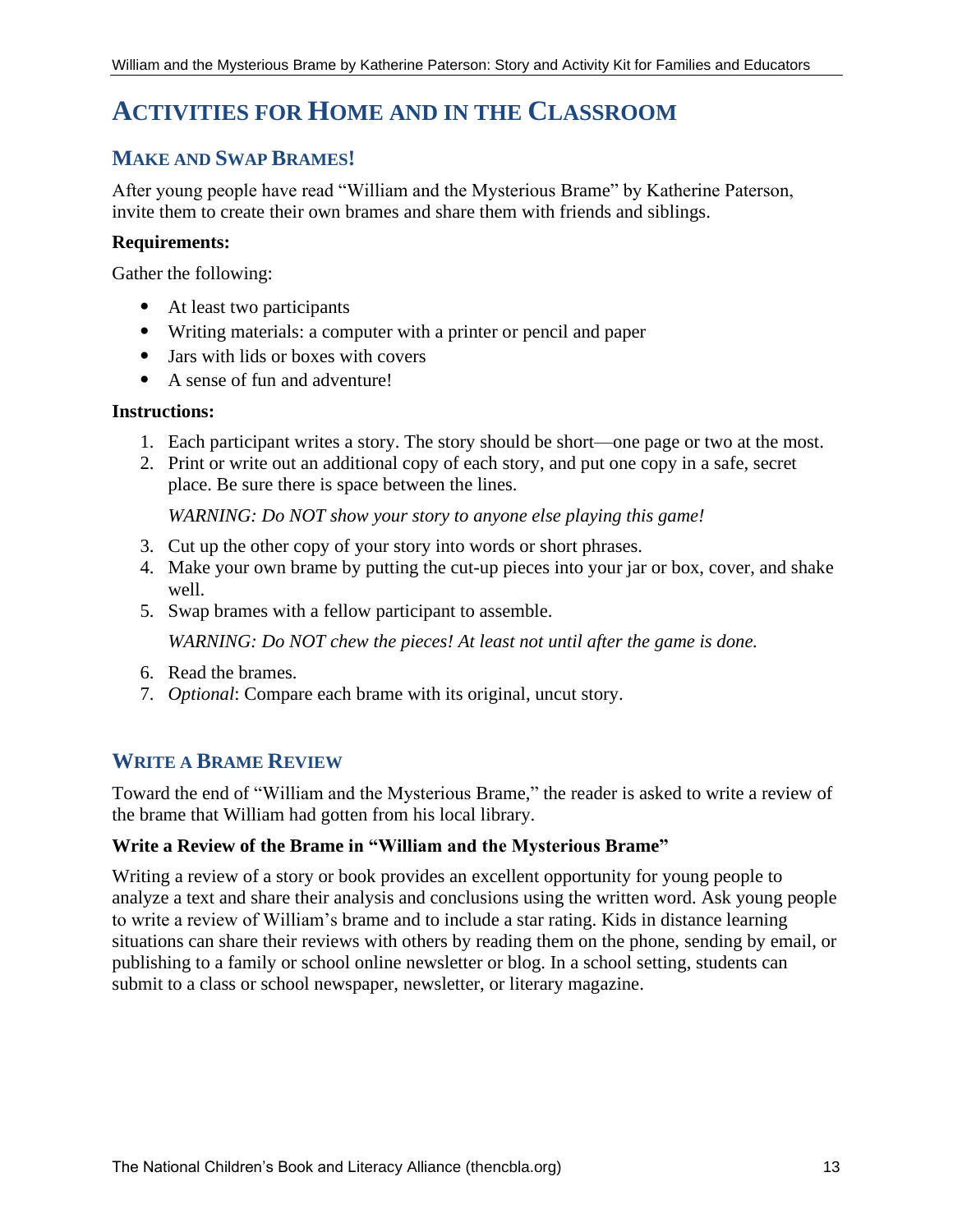## **Write a Review of Kid-Created Brames**

Using the instructions in "Make and Swap Brames," have your kids create their own brames, share with others, and then write reviews of each one. For kids in isolation, creating brames and sharing them by leaving in a mailbox or on a doorstep could be a fun way to get and keep kids reading!

## **Create Your Own Rating Scale**

Books are often rated using a 5-star system, with five stars awarded to the best books. When asking kids to write reviews, ask them to get creative and make up their own rating system. What else might they use to design a rating scale? Emojis? Icons? Numbers with fun descriptions?

Have kids brainstorm their own system then write or draw their ideas. Be sure they include an explanation for the scale, such as "one smiley face indicates this story is a yawn" or "five dragons means this book is so hot you need to read it NOW."

## **Tips for Writing a Review**

Following are tips for writing a review of a brame, book, movie, TV show, or even a cartoon:

- Start by summarizing the plot and characters.
- Describe the elements of the story you liked, as well as those you may have found disappointing: What worked? What didn't work? Did the story come to a satisfying end?
- Offer a conclusion. Explain whether you would recommend this story to other readers or not. If you are using a star rating system, include the number of stars you would assign to the story.
- Be sure to explain your opinions.

Also, be sure to check out "Analyzing Arts, Criticizing Culture: Writing Reviews With The New York Times," which features writing prompts and lesson plans that encourage students to write about food and fashion, movies and music, books, and buildings for a global audience. Here is the link: [https://www.nytimes.com/2019/11/06/learning/unit-2-analyzing-arts-criticizing](https://www.nytimes.com/2019/11/06/learning/unit-2-analyzing-arts-criticizing-culture-writing-reviews-with-the-new-york-times.html)[culture-writing-reviews-with-the-new-york-times.html](https://www.nytimes.com/2019/11/06/learning/unit-2-analyzing-arts-criticizing-culture-writing-reviews-with-the-new-york-times.html)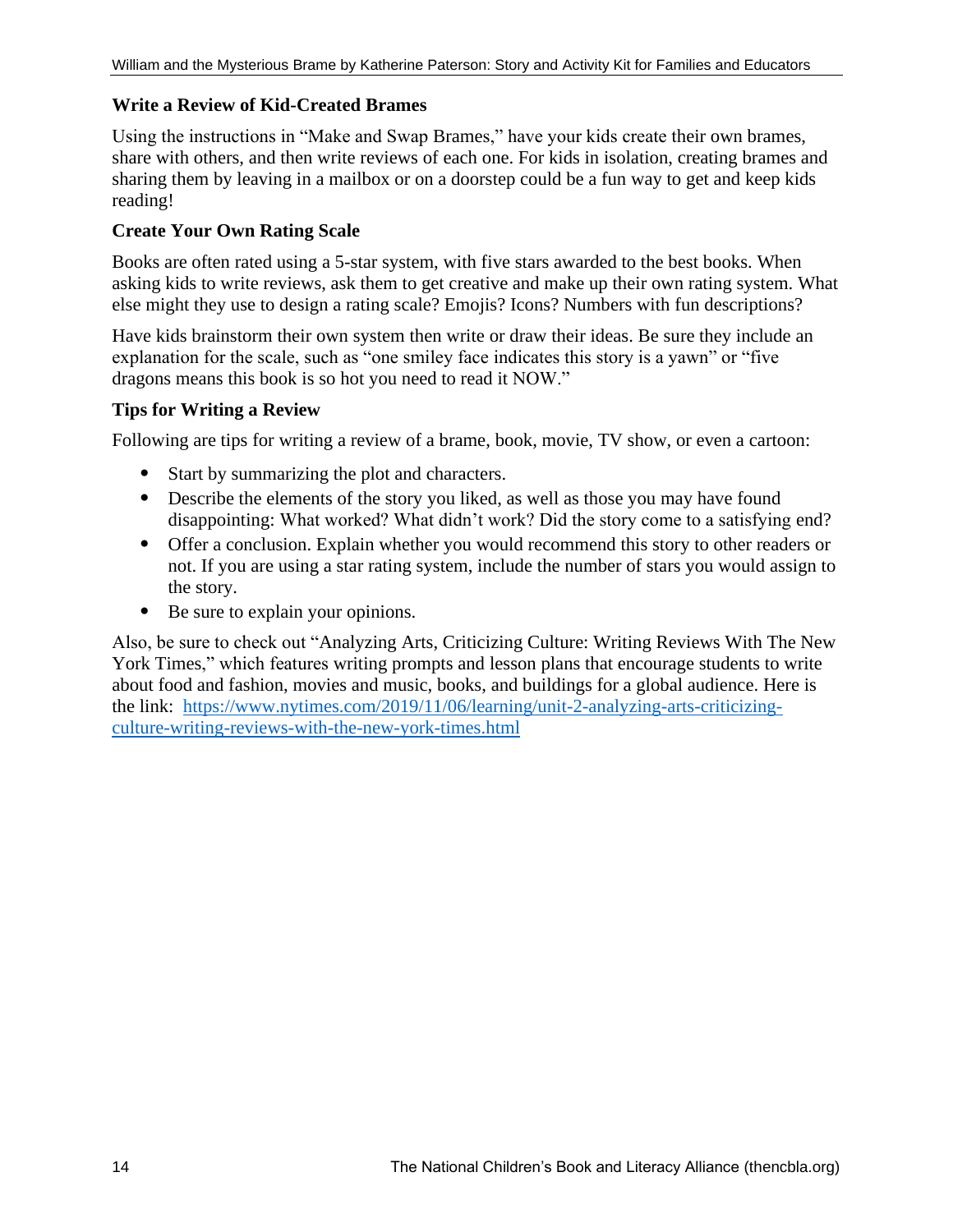# **ABOUT KATHERINE PATERSON**

Katherine Paterson is the author of more than 30 books, including 16 novels for children and young people. She has twice won the Newbery Medal, for *[Bridge to Terabithia](http://katherinepaterson.com/books/bridge-to-terabithia/)* in 1978 and *[Jacob Have I Loved](http://katherinepaterson.com/books/jacob-have-i-loved/)* in 1981. *[The Master Puppeteer](http://katherinepaterson.com/books/the-master-puppeteer/)* won the National Book Award in 1977 and *[The Great Gilly Hopkins](http://katherinepaterson.com/books/the-great-gilly-hopkins/)* won the National Book Award in 1979 and was also a Newbery Honor Book.

For the body of her work she received the Hans Christian Andersen Award in 1998, the Astrid Lindgren Memorial Award in 2006, and in 2000 was named a Living Legend by the Library of Congress. In 2019 Katherine was awarded the E.B. White Award by the American Academy of Art and Letters "in recognition of an exceptional lifetime body of work."

She is a vice-president of the National Children's Book and Literacy Alliance and is a member of the board of trustees for Vermont College of Fine Arts. She is also a honorary lifetime



member of the International Board of Books for Young People and an Alida Cutts lifetime member of the US section, USBBY. She is the 2010-2011 National Ambassador for Young People's Literature.

The Patersons have four grown children and seven grandchildren. Katherine currently resides in Vermont with her faithful dog, Pixie.